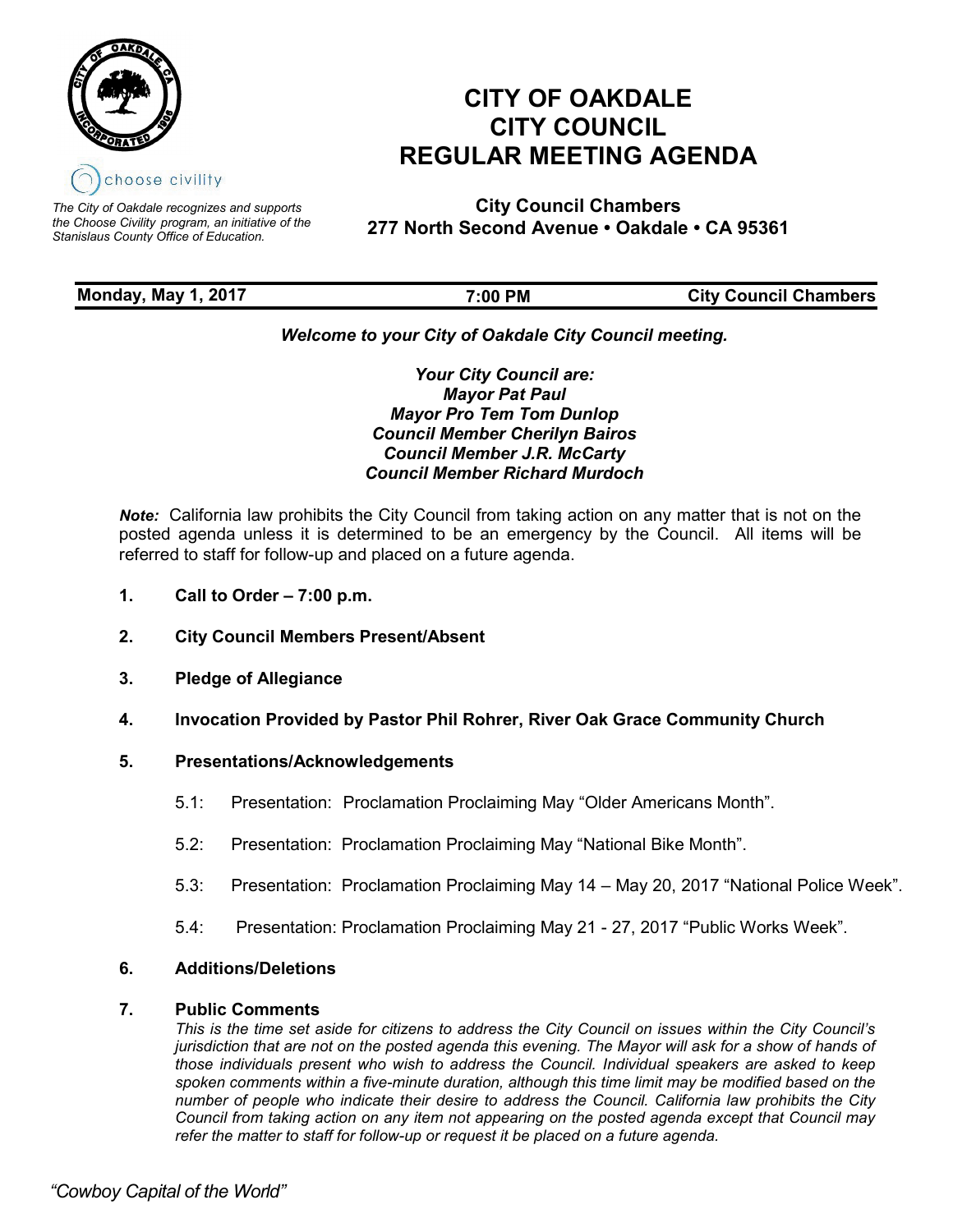# **CITY OF OAKDALE CITY COUNCIL REGULAR MEETING AGENDA Monday, May 1, 2017**

#### **Next City Council Resolution: 2017-047 Next Ordinance: 1248**

#### **8. Appointment to Boards and Commissions**

None Scheduled.

### **9. City Council Consent Agenda**

The consent agenda is comprised of Items 9.1 through 9.6. Unless there is discussion by a member of the audience/Council they may be approved in one motion.

- 9.1: Approve the Regular Joint City Council and Successor Agency for the Former Oakdale Community Redevelopment Agency Draft Regular Meeting Minutes of April 17, 2017.
- 9.2: Receive and File the Warrant List for the period of April 12, 2017 to April 25, 2017.
- 9.3: Waive Readings of Ordinances/Resolutions except by Title.
- 9.4: By Minute Order Approve Tree Removal Request of One Pin Oak Tree located at 1666 West J Street.
- 9.5: By Minute Order Reject Claim for Damages Submitted by Mary Ann Mercurio.
- 9.6: Adopt Resolution 2017-<sub>1,</sub> a Resolution of the City Council of the City of Oakdale Declaring Property Surplus and Authorizing Staff to Dispose of Surplus Property by Public Auction, Sale or other Method.

#### **10. Public Hearings**

None Scheduled.

#### **11. Staff Reports**

11.1: Consider Approving Letter to Stanislaus County Fire Wardens Office Formally Requesting a Subsidy for Fire Emergency Dispatch Services in the Amount of \$17,200 for Fiscal Year 2017/2018.

Recommended Action: Approve Letter to Stanislaus County Fire Wardens Office Formally Requesting a Subsidy for Fire Emergency Dispatch Services in the Amount of \$17,200 for Fiscal Year 2017/2018.

#### **12. City Manager's Report**

- **13. City Council Items**
- **14. Adjournment**